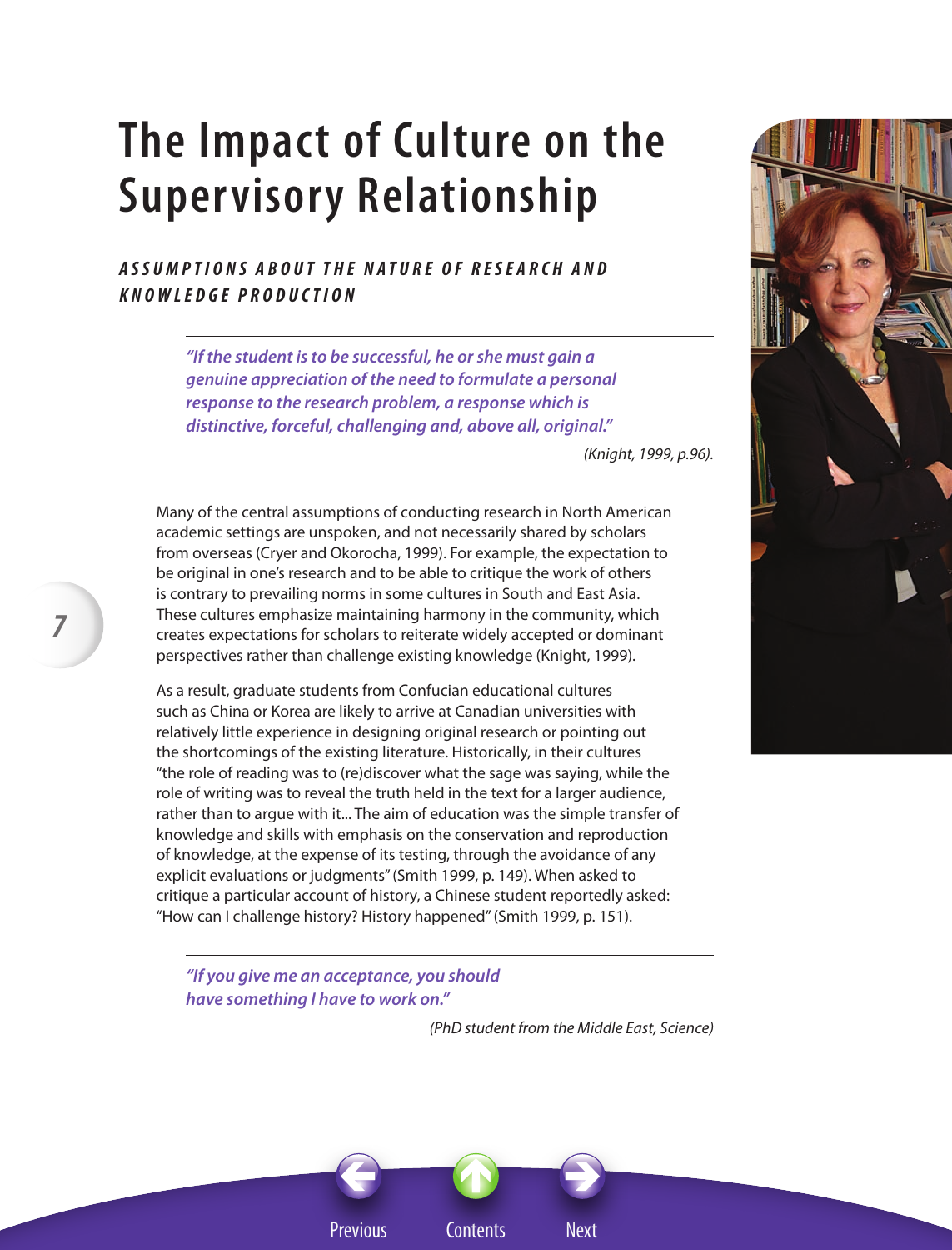Similarly, students from East and South Asia may not realize that they are expected to take initiative in designing their own research paths and research questions, and frequently wait for their supervisor to assign the question they will research. They assume that their research will consist of finding evidence to support the hypotheses the supervisor identifies. Studies on the adaptation of international graduate students find that most students are able to and willing to adapt to the expectation to take initiative in research once this expectation is made explicit for them (Smith, 1999; Knight, 1999; Eland, 2001).

*"In the [North] American system...if you don't know, it's your responsibility to go and ask questions. But in our system, we look at the teacher as someone who has been on that path before you. So he has all the questions and the answers from his experience. He is preparing you to tap into his experience and go forward."*

 *(West African student, cited in Eland, 2001, p. 100)*

*8*



The degree of initiative shown by international students here at Western varies greatly. In a survey of more than 200 incoming Western graduate students in the fall of 2007, international graduate students indicated that they expected somewhat more direction from their supervisors than Canadian students. As part of the survey, we asked new students to list some of the questions they would ask their graduate supervisors during the first meeting at the beginning of their program. Some of the questions that suggested an expectation of greater direction from the supervisor included: *Would you give me a research direction you want me to do?* and *What is my topic?* Questions that indicated an expectation of initiative on the part of the student included: *What is your way and method in supervision? Is my topic realistic/doable? Could we develop a Gantt chart for my research – with readings, assignments built in with my research? Who are the people I can get help from? How can I benefit from the research work?*

Questions that demonstrate initiative on the part of the student focus on clarifying the supervisor's expectations about the program, research collaboration, and the relationship between student and supervisor. Questions that demonstrate initiative also tend to have a "long-term orientation," meaning they inquire about how the student may be mentored by the supervisor and gain independence as a scholar. Supervisors may help students take the first step towards demonstrating initiative by asking them to bring three or four good questions to every meeting.

Please see the following page for more mentoring strategies to promote independence and initiative. The suggested mentoring strategies throughout this guide draw on focus group discussions with international graduate students and on the literature on cross-cultural supervision and intercultural communication.



Previous Contents Next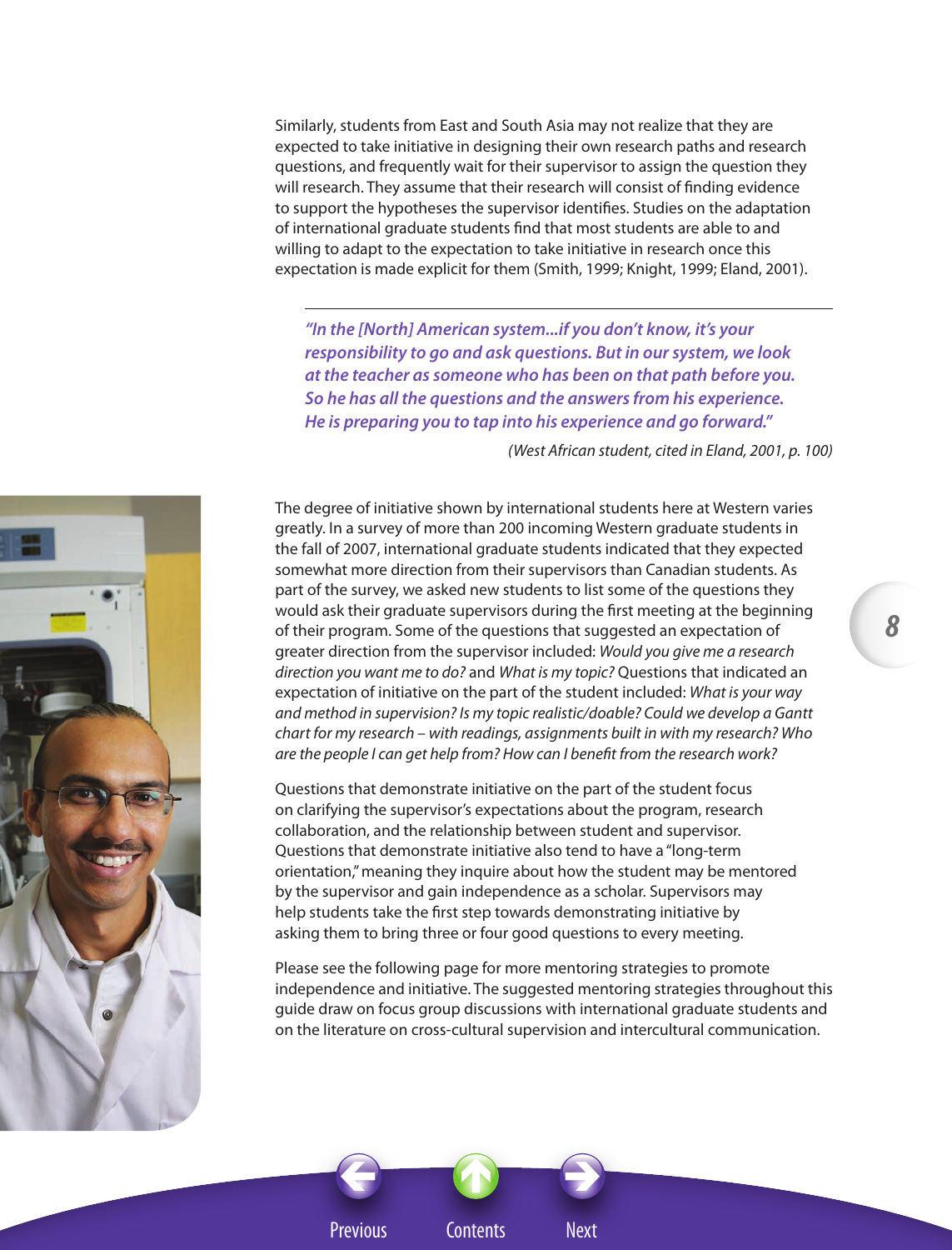## *M e n t oring St r a tegies t o P romo te I n iti a tive and I ndependence*

- **Ask students to bring three good questions to every meeting with you.**
- **Explain the meaning and value of original research as soon as students enter the program.**
- **Ask students to set goals for themselves for each term of their program. Review their progress towards goals regularly.**

Goals may focus on research, professional development, teaching or personal development. For example: "I will give three presentations to gain confidence in presenting in English." "I will submit my research for presentation at the Western Research Forum."

- **Discuss who will come up with the research question for the student's projects.**
- **Discuss the division of labour during collaborative research explicitly.** Clarify which component of the study the student is working on, how it relates to the rest of your research, and how much independence they have in carrying it out. Put the division of labour in writing if necessary. A template letter of understanding is available from the School of Graduate and Postdoctoral Studies.
- **Encourage students to examine the research critically.** Ask students to explore alternative approaches to research. Explain repeatedly that constructive criticism of others' work is an important part of scholarship. "Give students permission" to critique the work of well established scholars.
- **Ask students to write a formal review of a journal article as an assignment.**
- **Give students an opportunity to conduct pilot studies on their own.**
- **Recognize and point out when students make original contributions.** Acknowledge when students make original contributions to the research conducted by the lab group or take initiative in graduate seminars. Public acknowledgement of initiative will encourage international graduate students to take initiative as well.
- **Point to role models from the student's home culture.** Give students an article in which a scholar from China, India or Egypt critiques the literature particularly well.
- **Encourage innovation and initiative through brainstorming in class.** Allow students to see the process as you come up with a research question or identify research methods.

Previous Contents Next

 $\leftrightarrow$ 

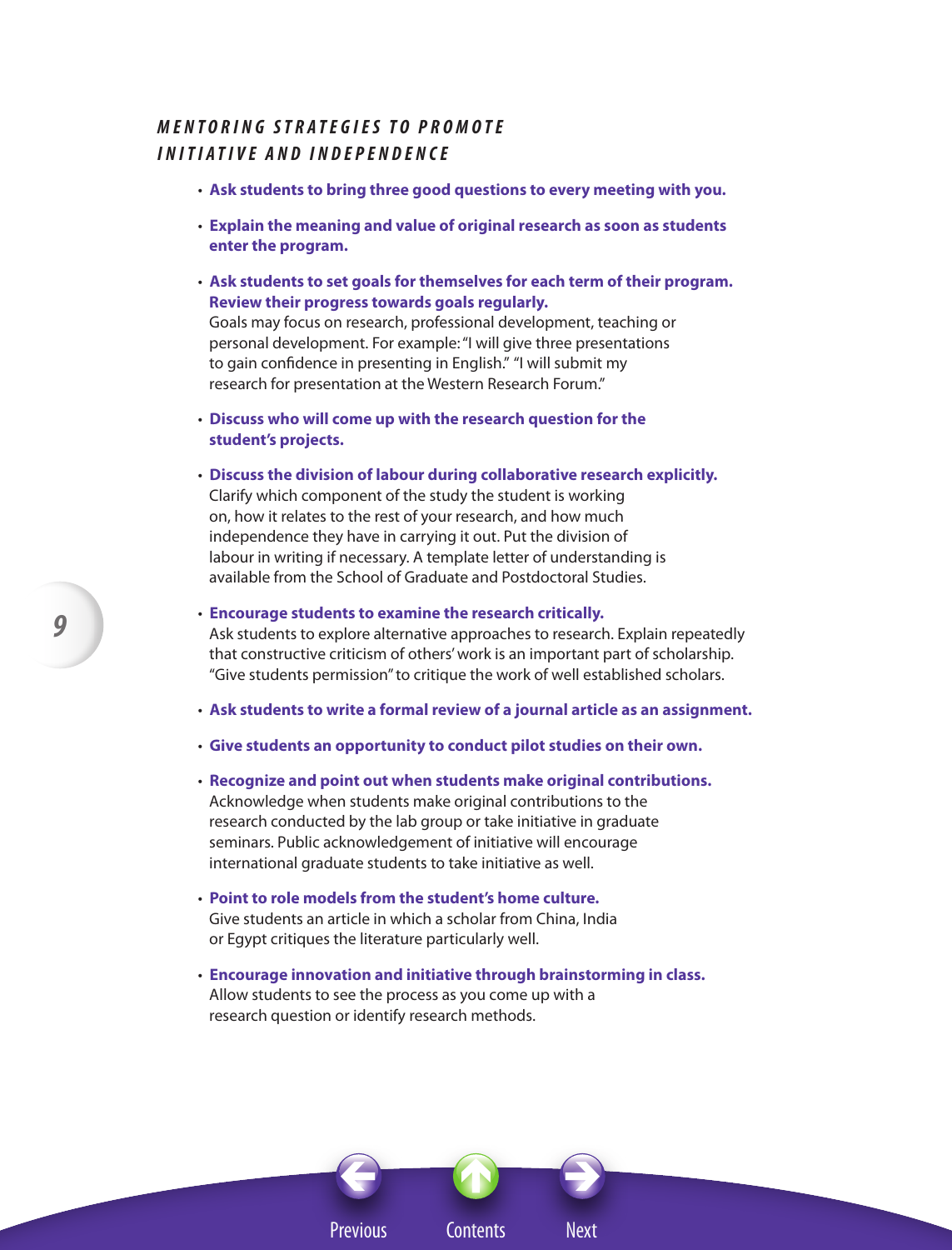### *P o w er and St a t u s*

*"For me, as an international student from a Confucian culture, usually we respect our supervisor as an authority. So if a supervisor or a professor doesn't say something like 'Oh, please feel free to say anything or share anything academically or something about your life, your concerns...' Without supervisors or professors saying that, I wouldn't say anything to them. And especially if there was a meeting between a supervisor and me, I am always time sensitive. I'm so afraid I'm bothering them too much. Or I'm taking too much of their time. After two years in Canada, I've found that my former supervisor and my PhD supervisor, they're very friendly and they like to hear if you have any concerns about your life or your studies. But at the beginning I had no idea."*

*(Chinese PhD student, Science)*

Graduate student-supervisor relationships always involve an inherent power imbalance. International graduate students often perceive a *greater* power imbalance between themselves and their supervisor than Canadian students do, because Canada is what is termed a *low power distance culture*, in which the difference between the social status of the student and the professor is much less than it is the *high power distance cultures* of Africa, South America or East Asia (Hofstede, 1999). In high power distance cultures, deference to authority prevents students from openly disagreeing with the professor and makes it almost impossible for them to say 'no' to any requests from the supervisor even if the request is unrealistic (overtime work, deadlines they will not be able to meet).

*"I think the hierarchy is always there, in every part of the world, but the kind of relationship could be different. For example, you cannot joke with your supervisor if you are back home [in the Middle East]. You cannot joke with them, but here you can. Here you might hear slang words from your supervisor. [In my culture] because the level is quite high and he is kind of an intellectual personality and it is not expected that he would say something which is not good."*

*(PhD student, Science)* 



*10*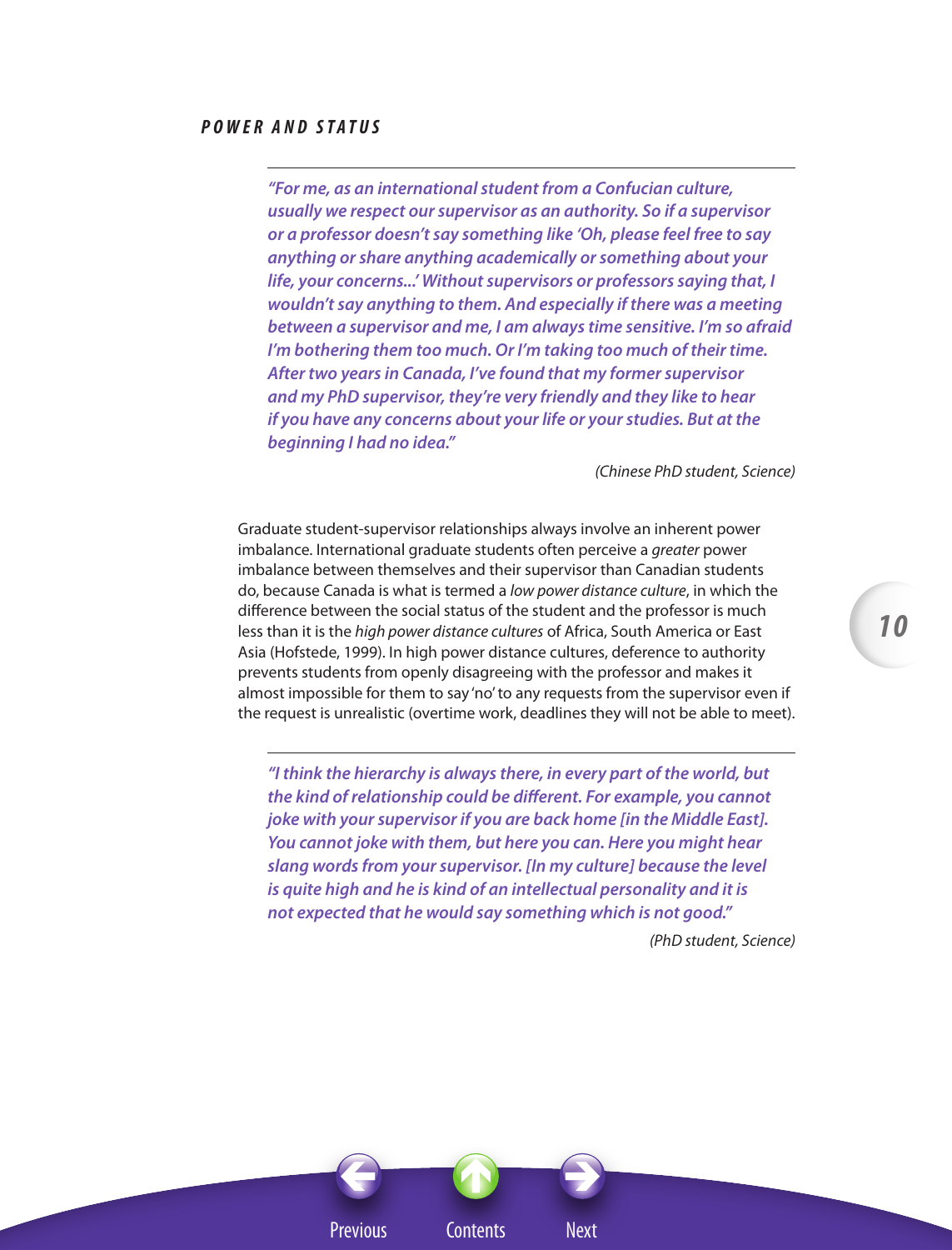Students from high power distance cultures such as India, Mexico or Malaysia often behave in ways that seem overly deferential to Canadians. When they first arrive in Canada, they wait to sit down until told, or stand up each time they say something in class. They may address their supervisor as "Sir" and always use titles before the names of faculty members. Younger faculty who prefer using first names may find students' continuing use of "Professor Jones" and "Dr. Weir" frustrating, because they feel that the titles create greater distance between them and the students than the informal, collegial relationship they envisioned with their supervisees.

*"Students often come from an environment where they are not allowed to criticize teachers, raise questions that could embarrass the teacher or even to correct them if they make a mistake. It is therefore not surprising that they find it hard to put forward their own ideas. However, in the UK postgraduate students are required to demonstrate that they appreciate that other findings are not to be simply accepted and reproduced, and to show that they understand how knowledge in a certain discipline is constructed."*

*(Todd, 1996, p 9).*

Students from high power distance cultures will also be sensitive to hierarchy among students within the lab. A faculty member who assigns the writing of a publication to a second year PhD student who writes well may not be aware that a fourth year student from a hierarchical culture will be acutely conscious of the fact that they have been 'passed over' for working on the publication. Explaining the division of labor in the lab clearly before a project begins or articulating the rationale for why particular students are assigned to tasks can facilitate negotiating such sensitive issues.

## *Low Power Distance Cultures*

- **Austria**
- **Israel**
- **Denmark**
- **Norway**
- **Switzerland**
- **New Zealand**
- **Canada**
- **United States**

#### *Medium Power Distance Cultures*

- **Japan**
- **Iran**
- **Eastern European cultures**
- **Pakistan**
- **Italy**
- **Greece**

*High Power Distance Cultures*

- **Phillipines**
- **Mexico**
- **Venezuela**
- **India**
- **Brazil**
- **France**
- **West Africa**
- **China**
- **Arab Cultures**

\*Based on Hofstede (1991): Cultures and Organizations; Software of the Mind. Hague: Mouton. Power Distance Index data available online at www.geert-hofstede.com

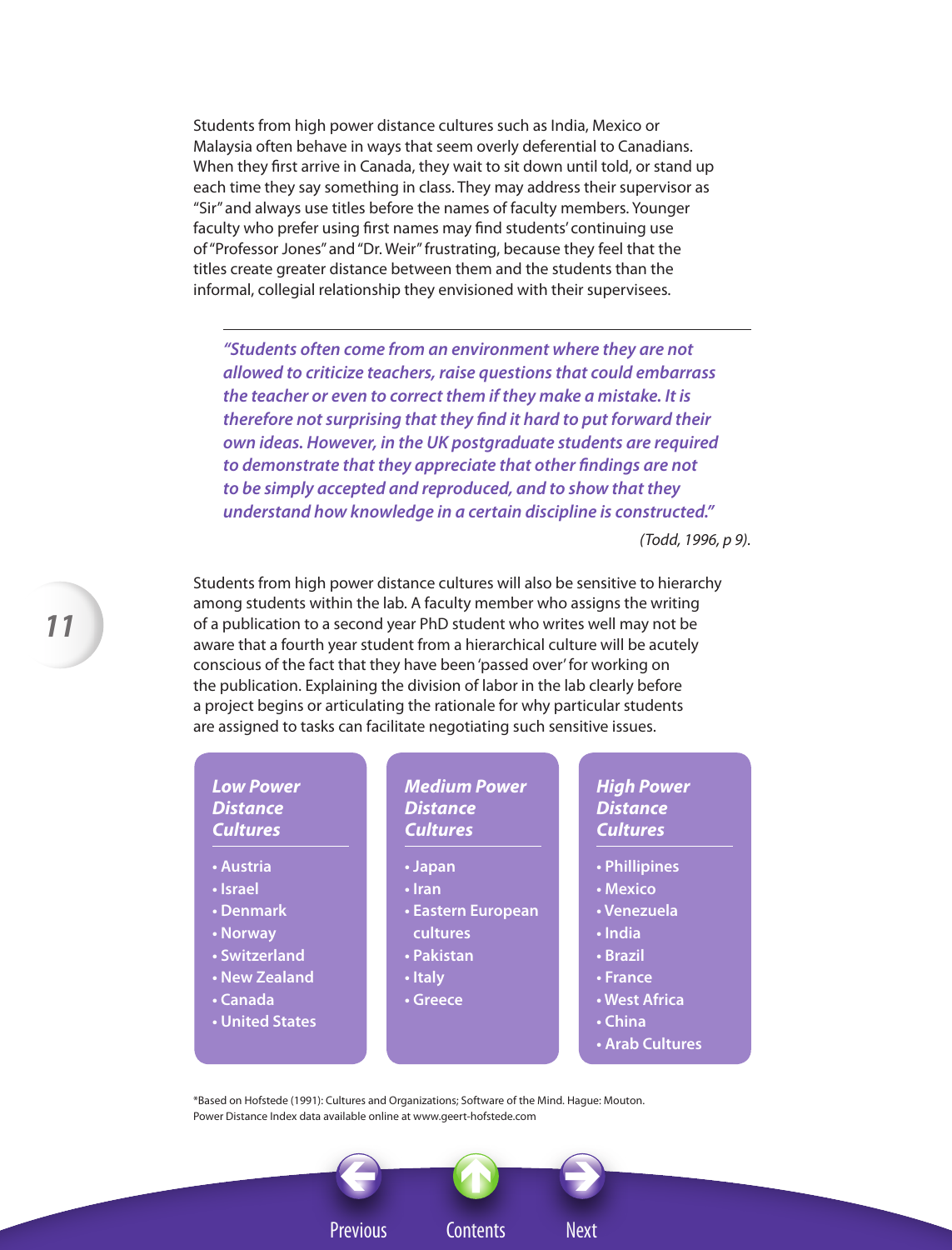# *High Power Distance Student*

- **Expects formal communication with supervisor (use of titles, formal language in emails)**
- **Reluctant to impose on supervisor's time and ask for help**
- **Asking questions may imply that the "professor didn't do his job properly" so student may ask for help from peers instead**
- **Tends to agree with the professor as sign of respect**
- **Expects research direction to be set by professor**
- **Goes out of his/ her way to save face for the professor**
- **Not used to professors saying "I don't know"**
- **Will ask frequent openended questions such as "What approach would you recommend?"**

# *Low Power Distance Supervisor*

- **Expects relatively informal communication with students**
- **Expects student to ask for help when needed**
- **Expects initiative from students**
- **Sees student questions as a sign of interest**
- **Open to ideas, critique of the research group's project from the student**
- **Expects contribution of original ideas from the student**
- **Willing to admit if he/ she does not know the answer to a question**
- **Consults students about direction of the research group**

*13*

Previous Contents Next

 $\leftrightarrow$